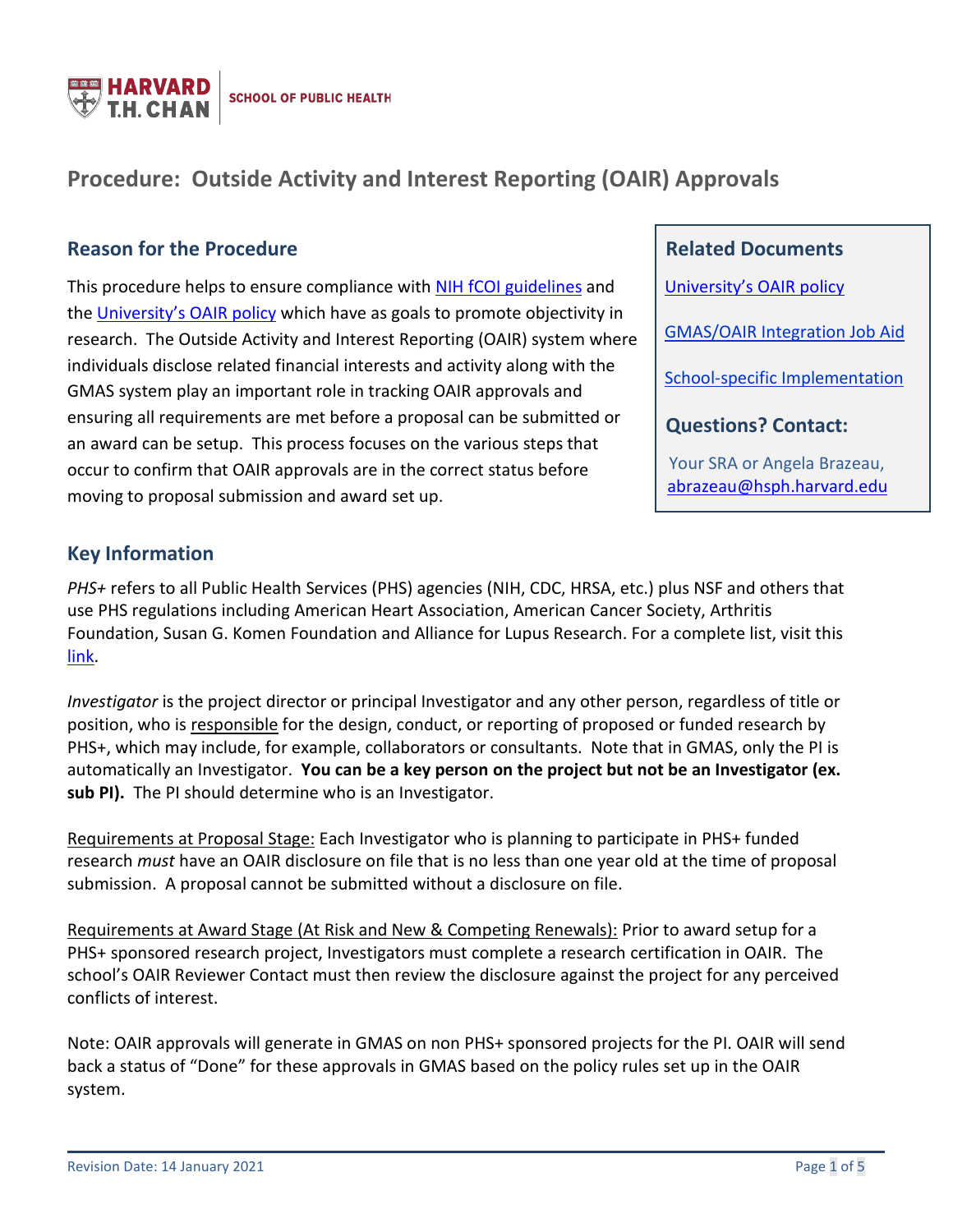# **Process Steps**

| <b>Step</b>    | Role                     | <b>Task/Activity</b>                                                                                                                                                                                                                     |  |  |  |  |  |
|----------------|--------------------------|------------------------------------------------------------------------------------------------------------------------------------------------------------------------------------------------------------------------------------------|--|--|--|--|--|
|                | <b>PROPOSAL STAGE</b>    |                                                                                                                                                                                                                                          |  |  |  |  |  |
| $\mathbf{1}$   | PI                       | Identifies funding opportunity and determines which personnel are Investigators<br>(responsible for the design, conduct or reporting of the research).                                                                                   |  |  |  |  |  |
| $\overline{2}$ | GM                       | Enters proposal into GMAS and populates research team including Investigators. PI<br>or mentor (if mentor is a PI) are automatically Investigators. Any additional<br>Investigators identified by the PI should be marked appropriately. |  |  |  |  |  |
| 4              | Automated<br>(no action) | GMAS generates an OAIR approval for all Investigators. This GMAS approval will be<br>in "Pending" status.                                                                                                                                |  |  |  |  |  |
| 5              | Automated<br>(no action) | No disclosure on file in OAIR: OAIR sends an email to Investigators requesting that<br>they complete their disclosure. This email is sent only to Investigators on PHS+<br>funded projects.                                              |  |  |  |  |  |
|                |                          | Disclosure on file: OAIR sends an email to Investigators requesting that they<br>update their disclosure. This email is sent only to Investigators on PHS+-funded<br>projects.                                                           |  |  |  |  |  |
| 6              | Investigators            | Investigators complete or update disclosure in OAIR (https://oair.harvard.edu/).                                                                                                                                                         |  |  |  |  |  |
| $\overline{7}$ | <b>GM</b>                | If PI deems that a non-Harvard personnel should be listed as an Investigator on a<br>subcontract (i.e. sub PI), confirm in FDP Clearinghouse<br>(https://fdpclearinghouse.org/) that subcontractor has their own OAIR (or conflict       |  |  |  |  |  |
|                |                          | of interest) policy. Do not include them on the research team in GMAS.                                                                                                                                                                   |  |  |  |  |  |
|                |                          | If PI deems that subs or other significant contributors (OSCs) without their own<br>policy should be listed as an Investigator, please have that individual follow steps<br>to complete a paper form submission                          |  |  |  |  |  |
|                |                          | (https://hcsra.sph.harvard.edu/files/hcsra/files/oair smartform - non-<br>harvard certification.docx) and contact Angela Brazeau if a review is needed at<br>award stage.                                                                |  |  |  |  |  |
| 8              | <b>GM</b>                | Confirms all Investigators have their GMAS OAIR approval in "Done" status<br>confirming that their disclosure requirement is fulfilled.                                                                                                  |  |  |  |  |  |
| 9              | Submitting<br>office     | Review to ensure all OAIR approvals are in "Done" status. Note: non-Harvard<br>Investigators may have an OAIR approval in a status other than "Done." COI<br>reviewer should add comments to indicate approval in GMAS.                  |  |  |  |  |  |
| 10             | Submitting<br>office     | Submits/signs proposal.                                                                                                                                                                                                                  |  |  |  |  |  |
|                |                          | <b>AWARD STAGE (At Risk, New/Initial and Competing Renewals)</b>                                                                                                                                                                         |  |  |  |  |  |
| 11             | Submitting<br>office     | Receives notice from sponsor in response to request for funding. If funded,<br>logs notice of award.                                                                                                                                     |  |  |  |  |  |
| 12             | Automated (no<br>action) | GM receives a GMAS to-do and e-mail when the award notice is logged<br>notifying them that the research team needs to be confirmed.                                                                                                      |  |  |  |  |  |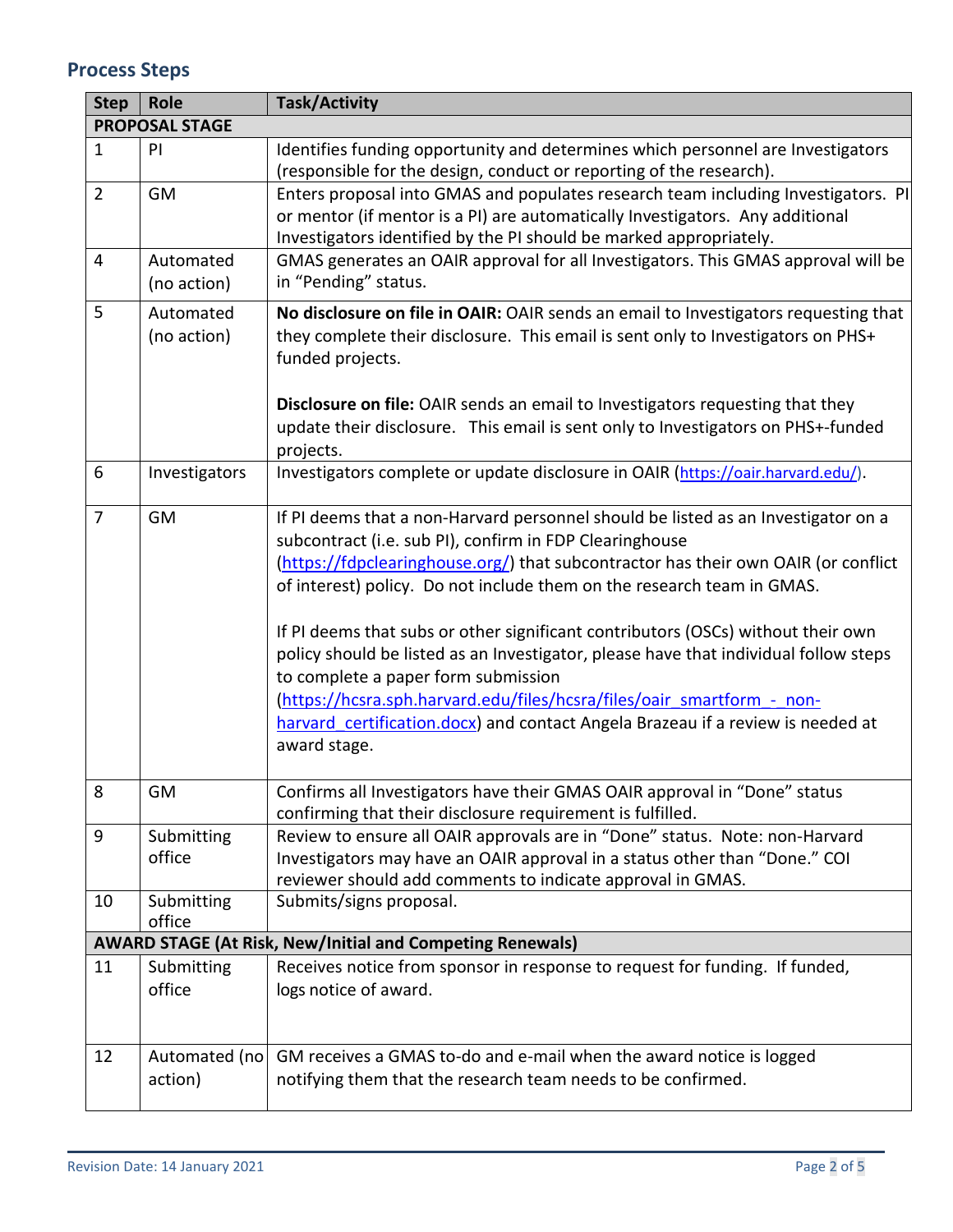| 13 | GM                          | Verifies research team in GMAS accurately reflects Investigators on project.<br>Confirm research team via request home screen in GMAS using <confirm< td=""></confirm<> |  |  |
|----|-----------------------------|-------------------------------------------------------------------------------------------------------------------------------------------------------------------------|--|--|
|    |                             | research team> button.                                                                                                                                                  |  |  |
| 14 | Automated (no               | Notification sent by OAIR to Investigators to complete a research                                                                                                       |  |  |
|    | action)                     | certification.                                                                                                                                                          |  |  |
| 15 | Investigator(s)             | Completes research certification.                                                                                                                                       |  |  |
| 16 | Automated (no               | GMAS updated with OAIR approval statuses. OAIR sends e-mail to COI                                                                                                      |  |  |
|    | action)                     | reviewer with approvals to be reviewed.                                                                                                                                 |  |  |
|    |                             |                                                                                                                                                                         |  |  |
| 17 | Designated<br>Institutional | Completes review(s). If no conflict is determined, approval moves to "Done"<br>in GMAS.                                                                                 |  |  |
|    | Official (COI               | If conflict is determined, discusses with Investigator ways to                                                                                                          |  |  |
|    | Reviewer)                   | eliminate, reduce or manage conflict. Notifies sponsor of conflict and actions                                                                                          |  |  |
|    |                             | taken to reduce, eliminate, or manage. Once management plan is in place,<br>approval then moves to "Done" in GMAS.                                                      |  |  |
| 18 | Submitting                  | Reviews OAIR approval(s) prior to award setup to ensure they are in "done"                                                                                              |  |  |
|    | office                      | status or "withdrawn".                                                                                                                                                  |  |  |
| 19 | Submitting<br>office        | Proceeds to account setup.                                                                                                                                              |  |  |
|    |                             |                                                                                                                                                                         |  |  |
| 20 | Submitting                  | For subcontractors that do not have their own OAIR or COI policy, ensure                                                                                                |  |  |
|    | office                      | subagreement contains appropriate language and ensure subrecipient                                                                                                      |  |  |
|    |                             | Investigators have completed a disclosure.                                                                                                                              |  |  |
|    |                             | POST AWARD (Updating research team, supplements and continuations)                                                                                                      |  |  |
| 21 | <b>GM</b>                   | Adding new Investigators to the research team on Continuations or                                                                                                       |  |  |
|    |                             | Supplements will generate approvals for those new Investigators.                                                                                                        |  |  |
|    |                             |                                                                                                                                                                         |  |  |
| 22 | GM                          | During the course of the project, updates GMAS research team with any new                                                                                               |  |  |
|    |                             | Investigators that join project and ensures research certifications are complete and                                                                                    |  |  |
|    |                             | reviewed prior to commencement of work on the project. Research team                                                                                                    |  |  |
|    |                             | is edited from the Segment Home <research team=""> section.</research>                                                                                                  |  |  |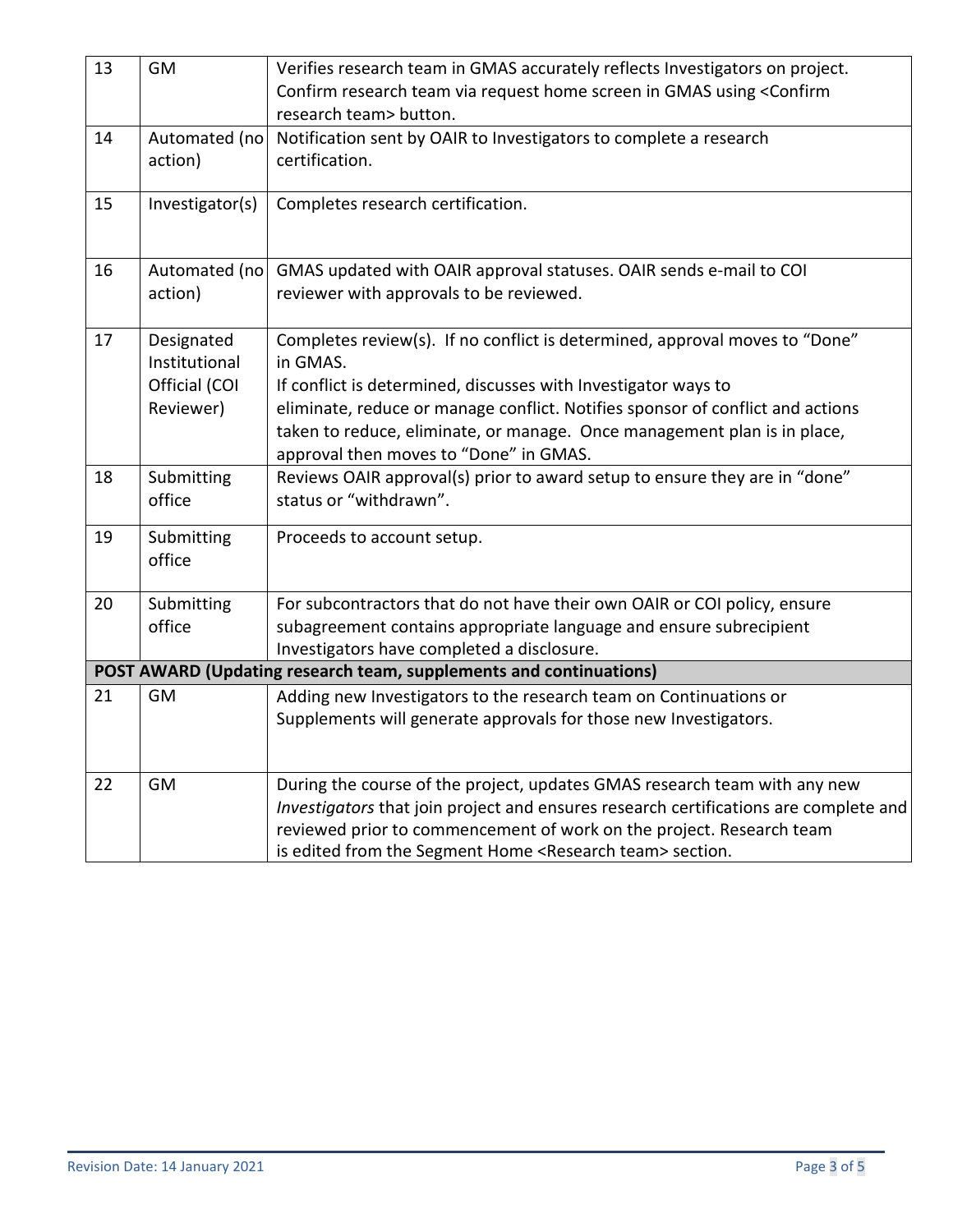# **OAIR Approval Statuses in GMAS**

| <b>Status</b>                       | <b>Description</b>                                                                                                                                                                             | OK to submit<br>proposal? | OK to set up<br>award? |
|-------------------------------------|------------------------------------------------------------------------------------------------------------------------------------------------------------------------------------------------|---------------------------|------------------------|
| <b>Pending</b>                      | Project and Investigator information has not yet been<br>sent to OAIR                                                                                                                          |                           |                        |
| <b>Processing in</b><br><b>OAIR</b> | The research certification is being processed on the<br>OAIR side and is not yet in a state where a proposal or<br>award can move forward.                                                     |                           |                        |
| <b>Done</b>                         | The research certification is in a state in OAIR where a<br>proposal or award can move forward.                                                                                                |                           |                        |
| Pending<br>update                   | The Research Certification requires additional review<br>based on a major project milestone (award or at-risk)<br>and project and Investigator information has not yet<br>been resent to OAIR. |                           |                        |
| Withdrawn                           | The Investigator has been removed or updated to a non-<br>Investigator from the segment research team.                                                                                         |                           |                        |
| Withdrawn<br>from OAIR              | The OAIR approval has been withdrawn on the OAIR<br>side. When the approval is in this status a follow-up<br>should happen with the local OAIR representative.                                 |                           |                        |

# **Notification Language**

#### **[Action](https://mpclkhvddev7.huronclick.com/COI/sd/NotificationManager/Jobs/Editor/JobForm?NMJob=com.webridge.entity.Entity%5bOID%5b76FB84AE478011EA2C84E84696565000%5d%5d&_webrOpenerFormID=0) Required: Please update and submit an Outside Activity and Interest Report for your research project**

**Project:** [Project ID] **Title:** [Project Name]

In order to participate as an Investigator in the above-referenced research project, you are required to ensure that your outside professional activities and financial interest report is up-to-date, add information and make changes if necessary and answer questions about potential overlap between any of those activities/interests and the research project. **This must be completed to proceed with any further sponsored award related actions. .** 

**To complete this report:**

- **Click on the link above**
- **Choose "Edit Disclosures" (on the left)**
- **Review, update, and confirm information in the form**
- **Finalize and submit your disclosure certification**

### **Related Links**

#### **General**

eNews (to be published 1/14/21): https://admin-enews.eureka.harvard.edu/

#### **GMAS**

GMAS Job Aid:<https://gmas.fss.harvard.edu/outside-activity-and-interest-reporting-oair-and-gmas-integration>

GMAS Release Overview:<https://gmas.fss.harvard.edu/news/gmas-release-156>